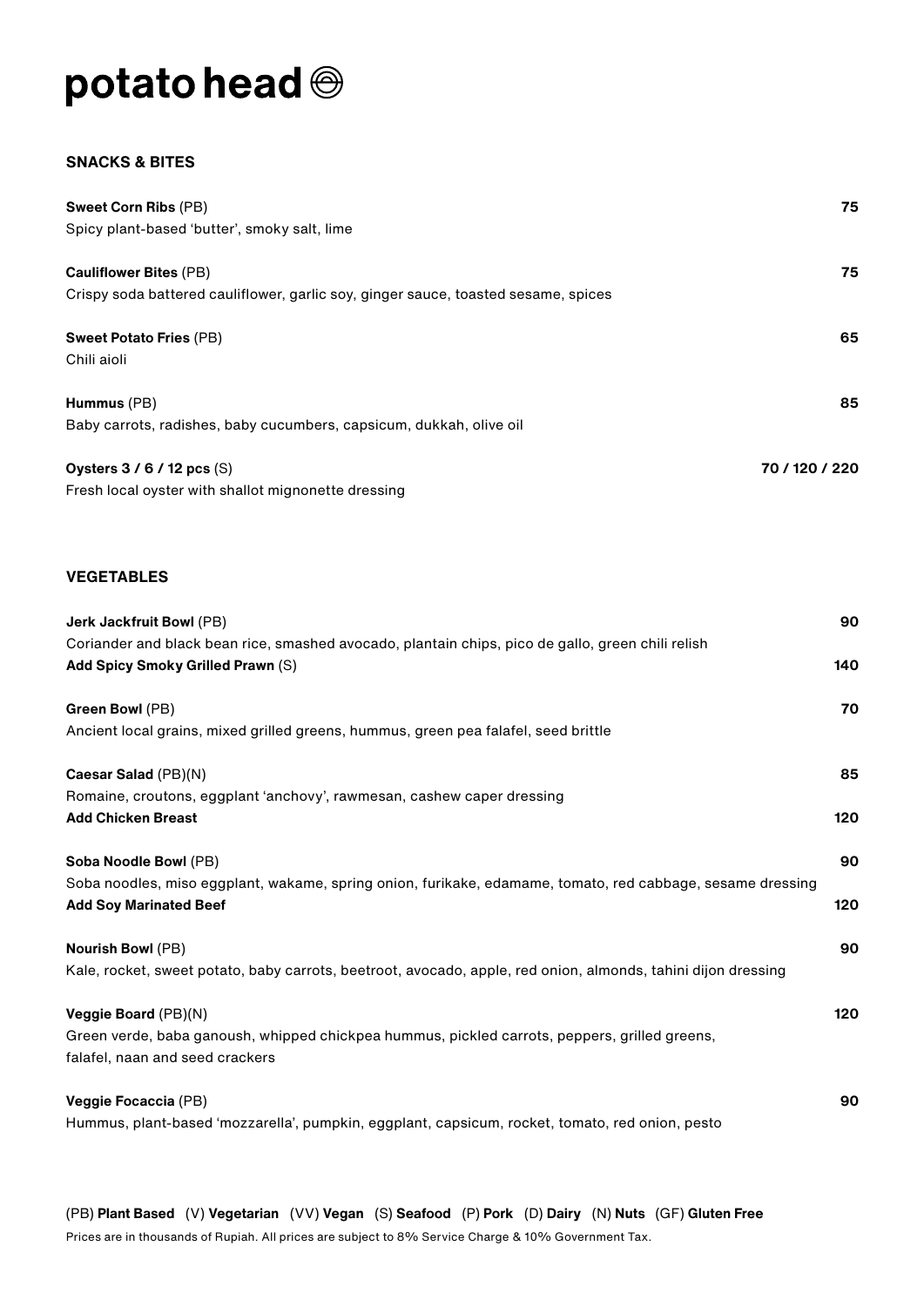## potato head  $\circledcirc$

### **SEAFOOD**

| Daily Market Ceviche (GF)(S)                                                             | 85  |
|------------------------------------------------------------------------------------------|-----|
| Smoked mackerel, cherry tomatoes, gooseberry, red onion, citrus dressing, plantain chips |     |
|                                                                                          |     |
| Shrimp Roll $(D)(S)$                                                                     | 120 |
| Poached shrimp, citrus mayo, spring onion, milk bun                                      |     |
|                                                                                          |     |
| Fish & Chips $(S)$                                                                       | 155 |
| Rustic potato fries, house-made remoulade sauce, lemon wedge, chives                     |     |
|                                                                                          |     |
| Poke Bowl (S)                                                                            | 115 |
| Soy-Marinated Tuna, seasoned red rice, tomato and corn salsa, avocado and chipotle mayo  |     |
| Change to Sesame-Crusted Watermelon 'Tuna' (PB)                                          | 90  |

### **MEAT**

| Spicy Dog $(D)$                                                                                   | 150 |
|---------------------------------------------------------------------------------------------------|-----|
| Smoked chicken sausage, brioche bun, chipotle aioli, pickled green chili, coriander, potato chips |     |
|                                                                                                   |     |
| Double Cheese Burger (D)(S)                                                                       | 175 |
| Double beef patty & cheese, caramelized onion, smoked tomato relish, cheddar cheese, chef's mayo  |     |
| Crispy Chicken Wings (D)                                                                          | 120 |
| Yogurt marinated wings, honey soy dip                                                             |     |
| <b>Charcuterie Board (P)(D)</b>                                                                   | 285 |
| Locally produced cold cuts, selection of cheese, crackers and smoked olives                       |     |
| Steak $(D)$                                                                                       | 450 |
| 300g Wagyu Ribeye, beef jus, choice of salad or roasted potatoes                                  |     |